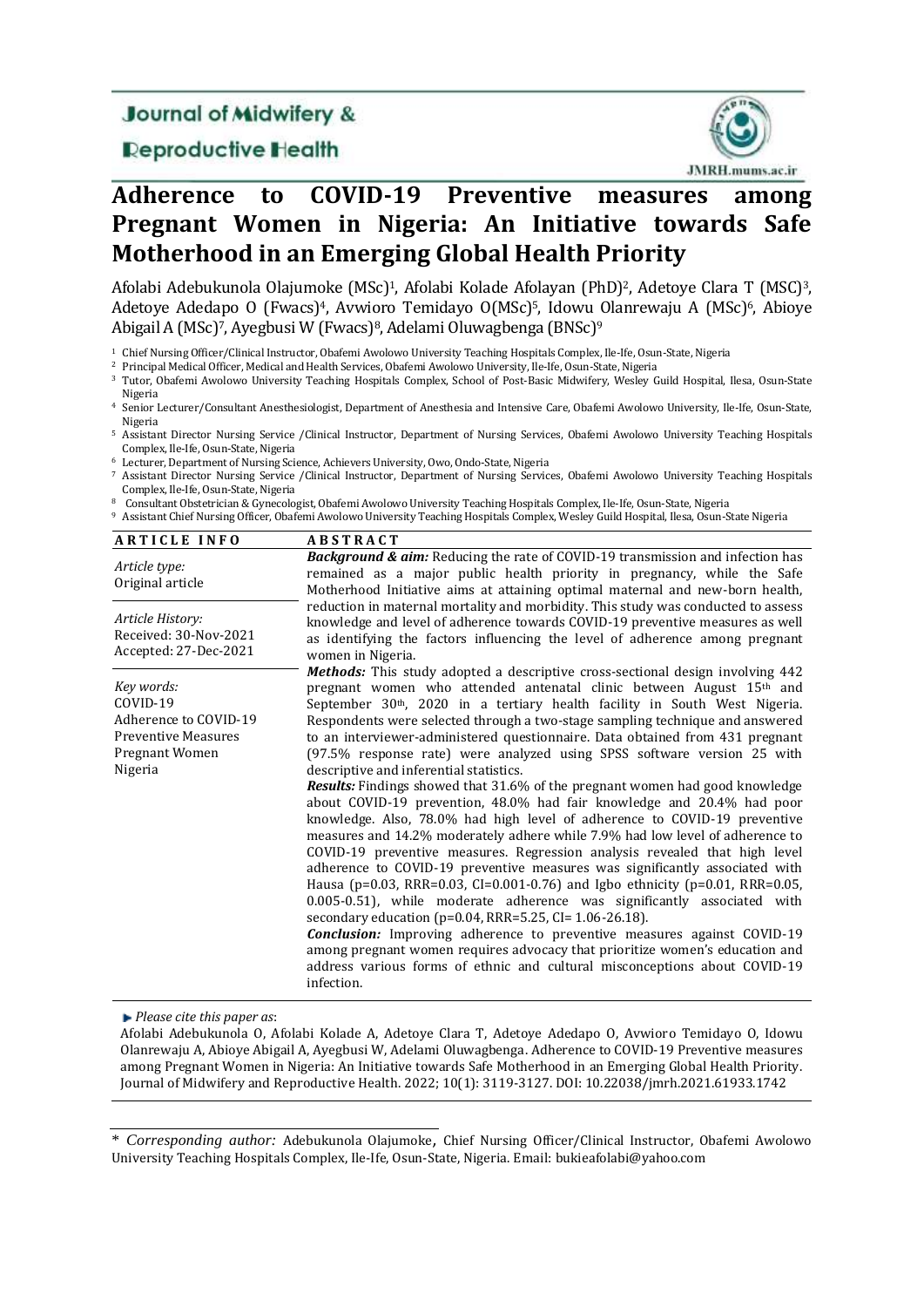#### **Introduction**

The ongoing global pandemic of the highly infectious disease named Coronavirus disease (COVID-19) which has been described as an acute, occasionally severe, respiratory infection caused by the novel coronavirus SARS-CoV2 (1) remain significant public health challenge. The detailed pathophysiology of COVID-19 infection is still evolving, studies on viral respiratory infections prior COVID-19 pandemics have however equipped researchers with a framework of references regarding the pathophysiology of respiratory viral infections in pregnancy (2, 3).

The COVID-19 viral infection is characteristically different from other members of the coronaviruses including MERS-CoV, discovered in 2012 as the cause of the Middle East Respiratory Syndrome (MERS) and the SARS-CoV which was acknowledged in 2003 as the etiology of Severe Acute Respiratory Syndrome (SARS) outbreak in China in 2002 (4).The COVID-19 pandemic was discovered first in Wuhan, China, on the 31st December, 2019 and was first observed in Egypt, Africa on the 14th February, 2020 (5).

Since the virus was discovered late 2019, the world has recorded the second and third waves of infections from COVID-19 despite efforts and successes recorded in vaccine discoveries, though several uncertainties remain with regards to efficacy and efficiencies of vaccines globally. Some of the approved vaccines for use by global health regulators include the AstraZeneca vaccine, the Pfizer and BioNTech vaccine, the Modena vaccine and the Johnson-Johnson vaccines, though major challenge facing vaccine development include the discovery of new variants of the virus such as the Alpha variants in the United Kingdom, the Beta variants (South Africa), the Gamma variant (Brazil) and the Indian Delta variants (6) and recently, the highly mutated Omicron variant detected in South Africa but now found in United Kingdom, Israel, Netherlands, Botswana, Belgium, Hong Kong and other countries. Nigeria recorded a total of 16,300 cases as at 23rd August, 2021 while total death recorded was 2,268. The southwestern state of Lagos recorded the greater proportion of this infection

with about 70,600 cases compared to other states in the country (6, 7).

Majority of individuals infected with the COVID-19 viral infection manifest mild to moderate respiratory symptoms and could subsequently recover without any specific medical management. Elderly and individuals with certain medical conditions such as kidney diseases, cardiovascular diseases, individuals with low immune status including diabetes, chronic respiratory diseases such as asthma and individuals with underlying malignancies are however at higher risk of developing serious forms of the illness. In addition, pregnant women have also been suggested to be at higher risk of contracting the severe form of the viral infection (8). This is partly because the prenatal period is characterized by changes in immune status thus making a pregnant woman more vulnerable to virus related infections (9). Presently COVID-19 has no definitive preimmunity and there are worldwide uncertainties about vaccine efficacy. There are no definitive globally acceptable effective management modalities thus constituting a serious global public health emergency (10). As a result of this, the World Health Organization (WHO), Centre for Disease Control (CDC) and Nigeria Centre for Disease Control

(NCDC) (9, 11), issued guidelines for the prevention and control of COVID-19: these guidelines include regular hand hygiene with either alcohol-based hand sanitizer or with soap and water, maintenance of physical and social distancing, avoidance of crowded places, avoid touching of eyes, nose and mouth indiscriminately, respiratory and oral hygiene such as covering mouths and noses with bent elbow or tissue when coughing or sneezing, selfisolate even with minor symptoms such as cough, headache, mild fever, until recovery and seeking medical care when develop fever, cough and difficulty breathing (8). The above measures and several other preventive measures against infectious diseases have been suggested to be critical and most life-saving intervention in the control COVID-19 in pregnancy and in all situations (2, 12). Similarly, reducing the rate of infectious disease transmission and infection in pregnancy remain a major public health burden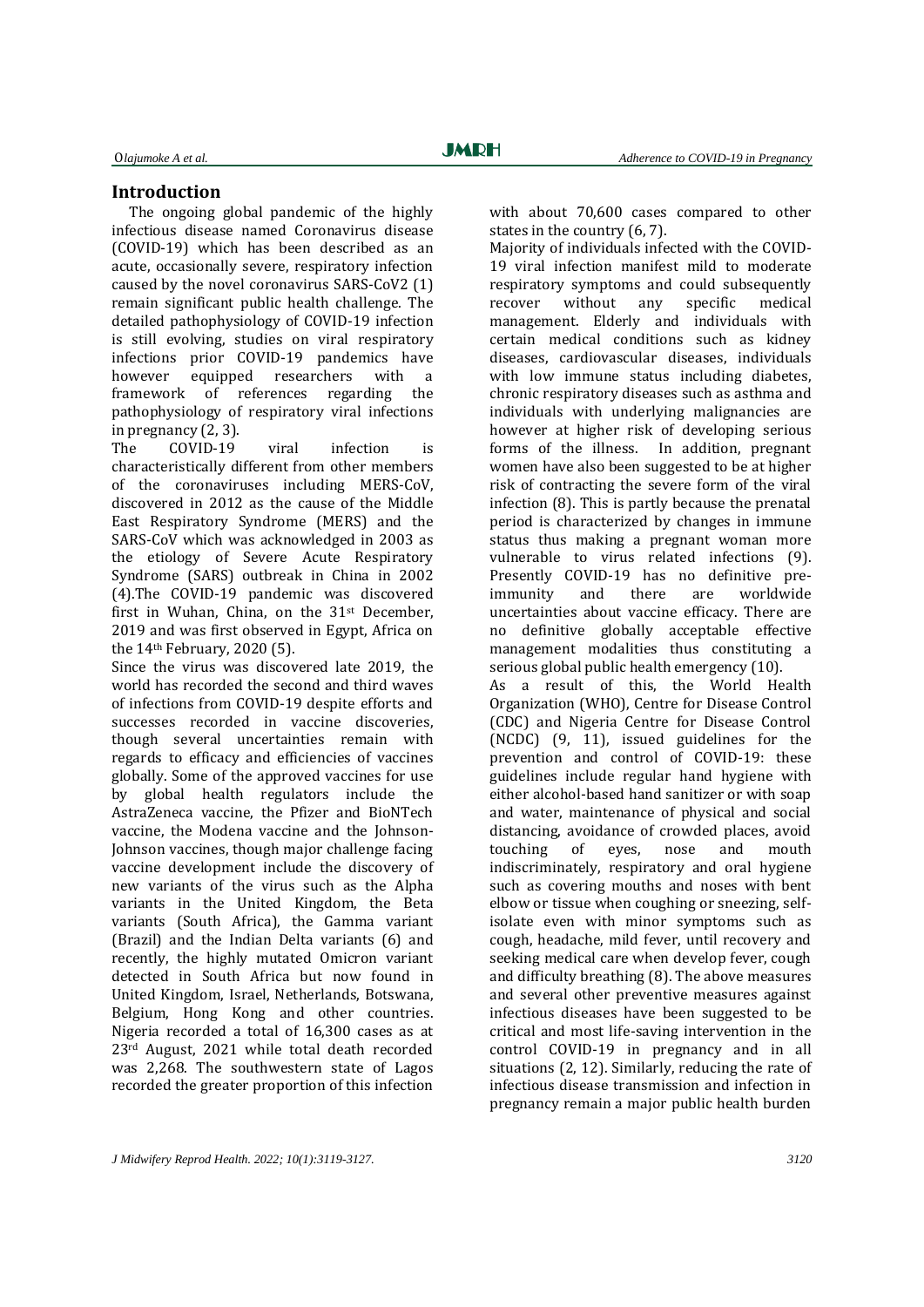and outmost priority while adherence to COVID-19 prevention and its control measures are important to prevent transmission between infected pregnant women and transmission to the unborn child. The above submission corroborates the ideals of the Safe Motherhood Initiative which aims at attaining optimal maternal and new born health, reduction in maternal mortality and morbidity and enhancement of the health of new born (13).

Consequently, adherence to preventive measures such as increase in community-based awareness and among pregnant women about safety practices such as personal and hand hygiene, cough etiquette, social and physical distancing, staying home when sick and disinfecting contaminated surfaces are also critical in COVID-19 prevention and control (2). This study was conducted to assess knowledge and level of adherence and its influencing factors towards COVID-19 preventive measures as well as identifying the factors influencing the level of adherence among pregnant women attending antenatal clinic in Obafemi Awolowo University Teaching Hospital, Ile-Ife, Osun state, southwest Nigeria.

#### **Materials and Methods**

This study adopted a descriptive crosssectional design using quantitative data collection method and-was conducted among pregnant women attending antenatal clinic in Obafemi Awolowo University Teaching Hospital, Ile-Ife, Osun state, South West Nigeria, between August 15<sup>th</sup> and September 30<sup>th</sup>, 2020. The Obafemi Awolowo University Teaching Hospital is one of the first generation Teaching Hospitals established in 1967 by the Federal Government of Nigeria to provide quality health care. The hospital was founded on Ife philosophy, which focuses on integrated healthcare delivery system approach with emphasis on comprehensive healthcare services. Primary healthcare services are provided to the community through three Primary Health Care Centers (PHCs): two urban and one rural health care centers at Ife, Ilesa and Imesi-Ile, respectively, while secondary and tertiary health care services are provided through the three major hospital facilities in Ife Hospital Unit (I.H.U), Wesley Guild Hospital Unit, Ilesa and Dental Hospital unit of the Obafemi Awolowo

University Teaching Hospital, Ile-Ife, south-west Nigeria.

Study was conducted among pregnant women attending antenatal clinics in Ife hospital unit and Wesley Guild hospital unit of the Obafemi Awolowo University Teaching Hospital, Osun state, south-west Nigeria.

Booked pregnant women (attended at least one antenatal clinic) at the selected hospitals were included in the study while unhooked pregnant women were excluded from the study.

Sample size for this study was estimated using Cochran formula (14) for sample size estimation:  $n = Z^2pq / d^2$  where  $n =$  desired sample size, Z= standard normal deviate at 95% confidence level (at 95% confidence level,  $Z=1.96$ ),  $p = 50\%$ , (there are no known data on the proportion of pregnant women with COVID-19 as at the time of this study).  $q = 1 - p$ ,  $q = 1 0.5 = 0.5$ 

 $d = deg$ ree of accuracy taken as 0.05, n = 384.2. With 15% non-response, estimated sample was 442.

A total of 442 pregnant women attending antenatal clinics at Obafemi Awolowo University Teaching Hospitals Complex were selected for the study through a two-stage sampling technique: Stage one involves purposive selection of Ife hospital unit (IHU) and Wesley Guild hospital unit of Obafemi Awolowo University Teaching Hospitals Complex because preliminary observation showed that Ife hospital unit and Wesley Guild hospital unit have the highest number of women attending antenatal clinic compared to other units of the Obafemi Awolowo University Teaching Hospitals Complex. In the second stage, eligible pregnant women were selected by convenience sampling technique. Selection of eligible women continued daily at the antenatal clinics of selected hospitals until the estimated sample size was attained.

Data was collected using semi structured interviewer-administered questionnaire. The questionnaire consists of three sections: Section A elicited information on demographic and socio-economic characteristics of pregnant women, section B obtained information on knowledge about COVID-19 among pregnant women (15), section C elicited information on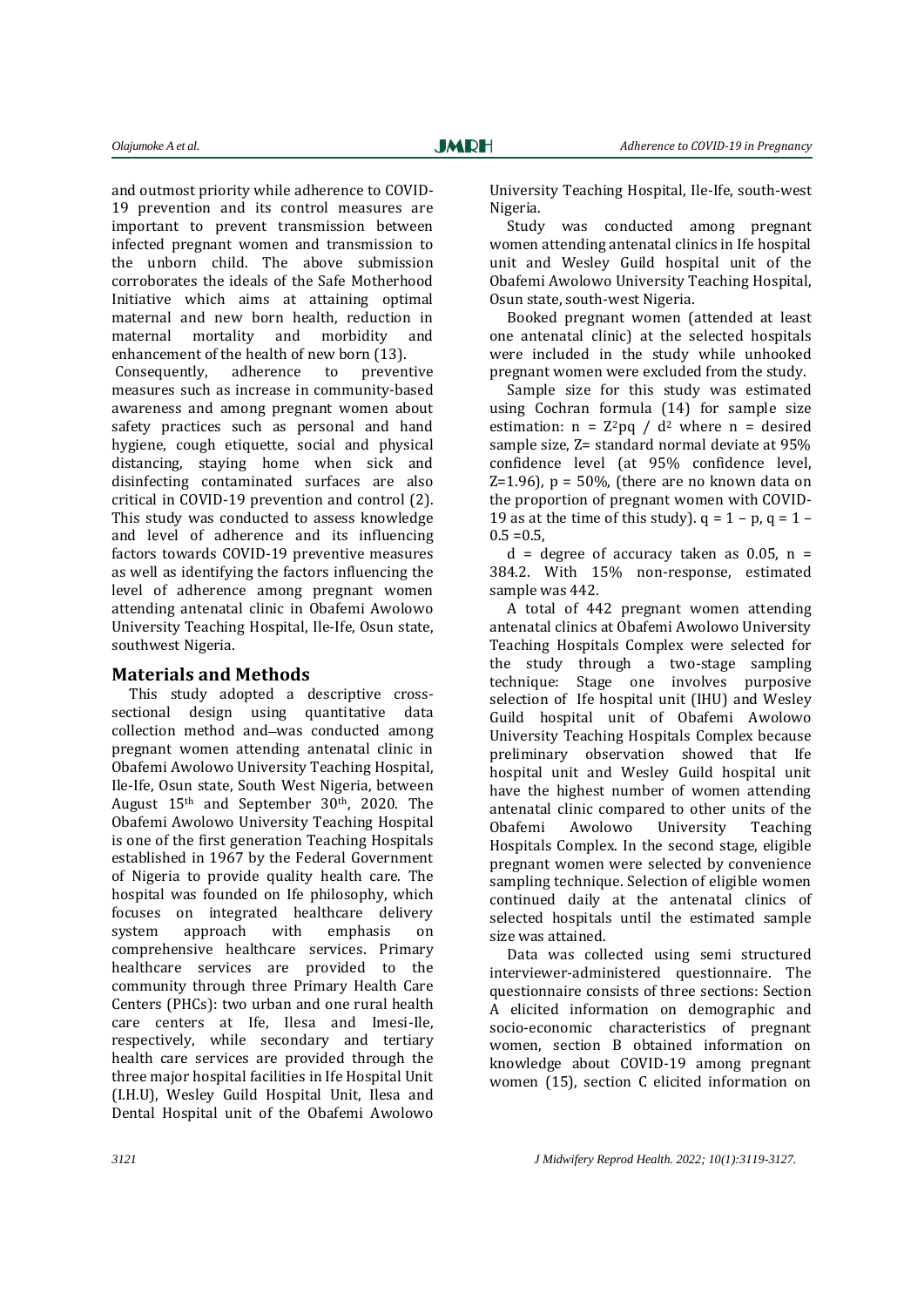adherence to preventive measures against covid-19 among pregnant women (16).

Face and content validity of the research instrument was done by subjecting the instrument to review by experts in Nursing and Midwifery, Public Health, Demography and Social Statistics, Obstetrics and Gynecology. Each item of the instruments was reviewed to ensure their appropriateness and ability to meet the stated objective of the study. Necessary corrections was effected on the research instruments after review by experts.

The reliability of the questionnaire was assessed through test-retest method to access stability of the research instruments. This involved administering the questionnaire to pregnant women in a health facility within the study area. This was repeated two weeks apart while internal consistency of questionnaire was examined by calculating Cronbach's alpha value (Cronbach's alpha value  $= 0.82$ ) for the questionnaire.

The outcome variable in this study was adherence to preventive measures against COVID-19' and this was examined using the 11 items on adherence to preventive measures against COVID-19 in section C of the questionnaire (16). Each correct option in this section was scored '1' point while incorrect option was scored '0'. Maximum point was '11 while minimum score was '0'. Scores between 9 and 11 was categorized as 'high adherence', scores of 6-8 was categorized as 'moderate adherence' while scores below 6 points was categorized as 'low adherence'.

Independent variables in this study included knowledge about COVID-19 among pregnant women and selected demographic, socioeconomic and obstetric characteristics of pregnant women.

Knowledge about COVID-19 among pregnant women was assessed using 10 items in section B of the questionnaire. Each correct option was scored '1' point while incorrect response was scored '0' point. Total score ranged from 0-10, score 0-4 was categorized as 'poor knowledge', score 5-7 was categorized as 'fair knowledge' while scores 8-10 were categorized as 'good knowledge' (15).

Data obtained were processed and analyzed using IBM Statistical Product and Service

Solutions (SPSS) software version 25. Analysis was done at univariate, bivariate and multivariate levels: Findings at univariate level were presented using frequency and percentage distribution. Chi-square statistic examined relationship between dependent variable and the independent variables at bivariate level, multinomial logistic regression analysis was done to assess simultaneous influence of independent variables on dependent variable. P-value of less than 0.05 was considered significant.

Ethical permission (Number: ERC /2020 /10/01) was obtained from the Ethics and Research Committee of Obafemi Awolowo University Teaching Hospitals Complex, Ile-Ife, Nigeria. Verbal and written consent were also obtained from pregnant women prior to data collection.

#### **Results**

A total of 431 responses were analyzed giving 97.5% response rate. Finding revealed that 51 (11.8%) pregnant women were aged 16-25 years old, 70 (16.2%) were aged 36-45 years old while 310 (71.9%) were aged 26-35 years old while the mean age at last birthday was 31 years ± SD 4. In addition, 24 (5.6%) pregnant women were single, 407 (94.4%) were married, 138 (32.0%) were nullipara, 154 (35.7%) were primipara and 139 (32.3%) were multipara, 348 (80.7%) were Yorubas, 8 (1.9%) were Hausa, 29  $(6.7%)$  were Ibos while 46  $(10.7%)$  belong to Urhobo and Itsekiri tribes. Fifteen (3.5%) pregnant women had primary school certificates, 66 (15.3%) had secondary education and 350 (81.2%) had tertiary education certificates (Table 1).

Findings also showed that 136 (31.6%) pregnant women had good knowledge about COVID-19 Prevention, 207 (48.0%) had fair knowledge while 88 (20.4%) had poor knowledge about COVID-19 prevention (Table2). Furthermore, 336 (78.0%) pregnant women had high level of adherence to COVID-19 Preventive Measures, 61 (14.2%) moderately adhere to COVID-19 preventive measures while 34 (7.9%) had low level of adherence to COVID-19 preventive measures (Table2).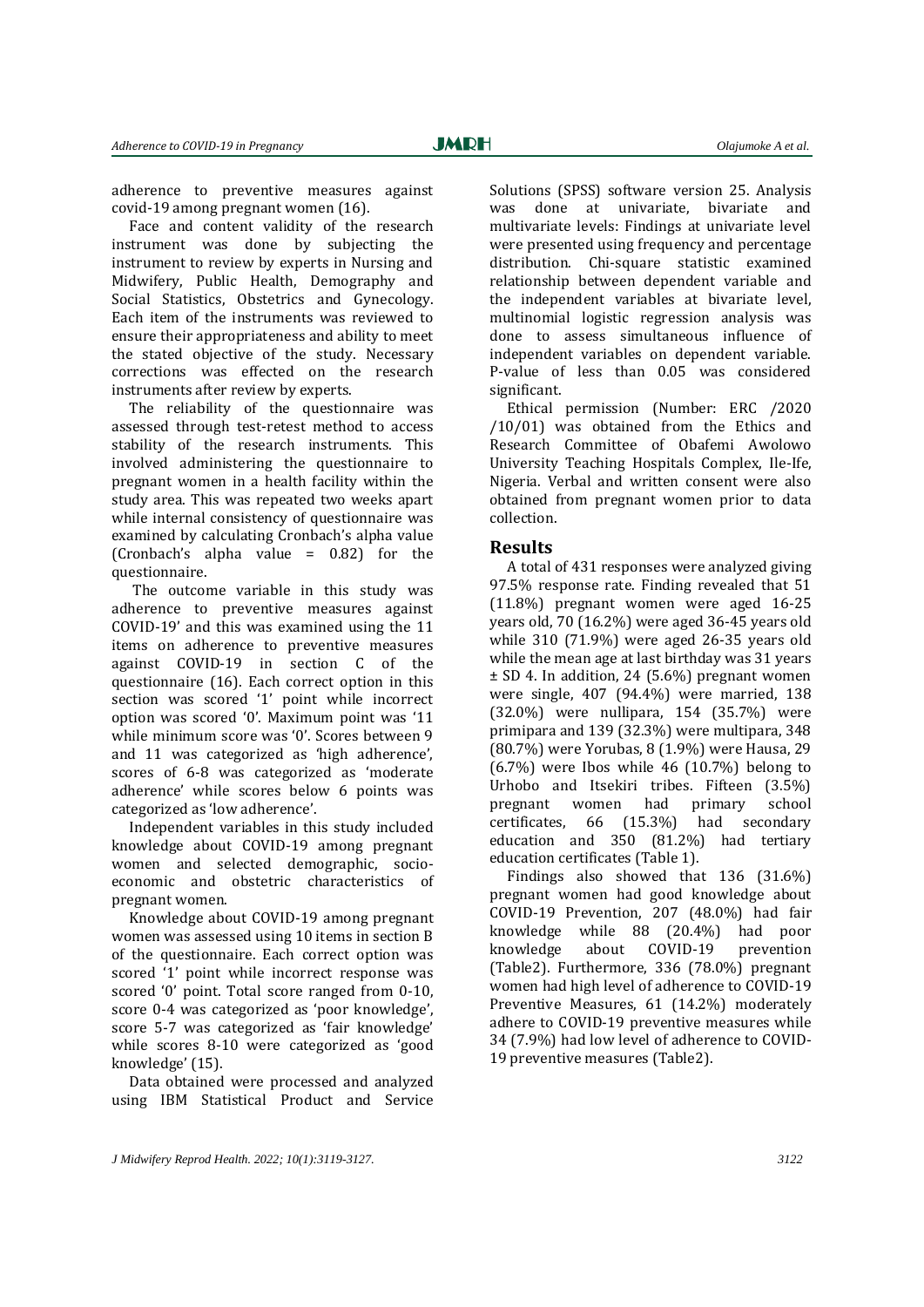| <b>Variables</b>                  | Frequency (%) |
|-----------------------------------|---------------|
| Age group (years)                 |               |
| 16-25                             | 51 (11.83)    |
| 26-35                             | 310 (71.93)   |
| 36-45                             | 70 (16.24)    |
| <b>Marital status</b>             |               |
| Married                           | 407 (94.43)   |
| Single                            | 24 (5.57)     |
| Parity                            |               |
| Nullipara                         | 138 (32.02)   |
| Primipara                         | 154 (35.73)   |
| Multipara                         | 139 (32.25)   |
| Ethnicity                         |               |
| Yoruba                            | 348 (80.74)   |
| Hausa                             | 08 (1.86)     |
| Igbo                              | 29 (6.73)     |
| Others (Urhobo, Itsekiri)         | 46 (10.67)    |
| Religion                          |               |
| Christianity                      | 332 (77.03)   |
| Islam                             | 99 (22.97)    |
| <b>Highest level of education</b> |               |
| Primary                           | 15 (3.48)     |
| Secondary                         | 66 (15.31)    |
| Tertiary                          | 350 (81.21)   |
| <b>Employment status</b>          |               |
| Not employed                      | 40 (9.28)     |
| Self employed                     | 218 (50.58)   |
| Government employed               | 105 (24.36)   |
| Employed by private sector        | 68 (15.78)    |
| <b>Average monthly income</b>     |               |
| < 30,000 naira                    | 223 (51.74)   |
| $\geq 30,000$ naira               | 208 (48.26)   |

#### **Table 1.** Demographic and Socioeconomic Characteristics of Pregnant Women

\*30,000 naira was the minimum wage in Nigeria as at the time of this study

Regarding factors influencing adherence to COVID-19 preventive measures among pregnant women, bivariate analysis revealed significant relationship between adherence to COVID-19 preventive measures and ethnicity ( $\chi^2$  = 18.42, df= 3, p=0.01) (Table 3).

Multinomial logistic regression analysis (Table4) further revealed that high level adherence to COVID-19 preventive measures was significantly associated with Hausa ethnicity (p=0.03, RRR=0.03, CI=0.001-0.76) and Igbo ethnicity (p=0.01, RRR=0.05, 0.005-0.51). The relative risk ratio (RRR) for women of hausa ethnicity having high level of adherence to COVID-19 preventive measures (RRR=0.03) is lower than the relative risk ratio for women of Igbo ethnicity (RRR=0.05) relative to low level adherence.

**Table 2.** Knowledge and Adherence to COVID-19 Preventive Measures among Pregnant Women

| <b>Variables</b>          | Frequency (%) |
|---------------------------|---------------|
| Knowledge                 |               |
| Good                      | 136 (31.45)   |
| Fair                      | 207 (48.03)   |
| Poor                      | 88 (29.42)    |
| <b>Level of Adherence</b> |               |
| High                      | 336 (77.96)   |
| Moderate                  | 61(14.15)     |
| Low                       | 34 (7.89)     |

Multinomial logistic regression analysis also revealed shows significant relationship between moderate adherence to COVID-19 prevention and secondary education (p=0.04, RRR=5.25, CI= 1.06-26.18). The relative risk ration for women with secondary education having moderate level of adherence to COVID-19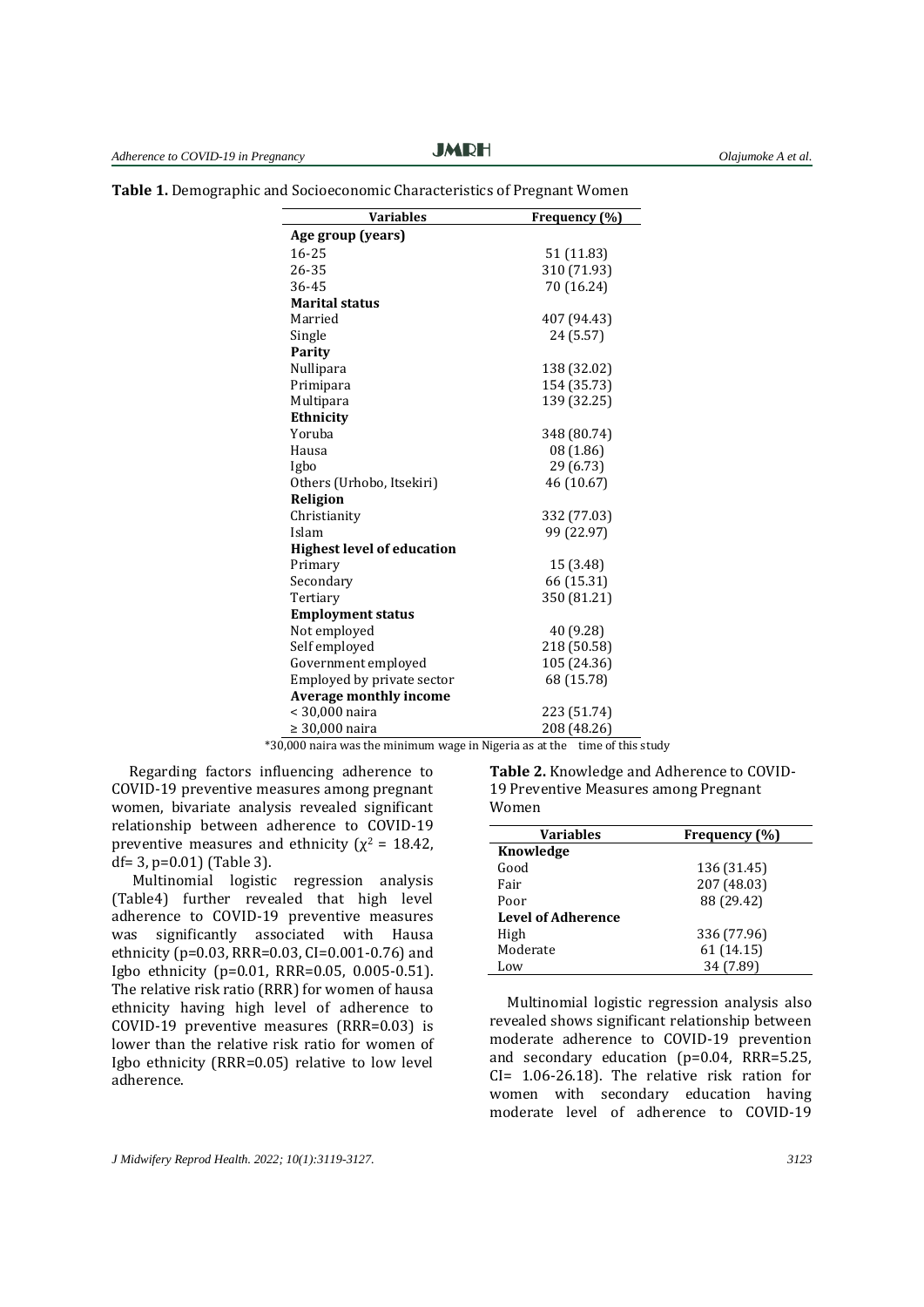prevention (RRR=5.25) is higher than the relative risk ratio for women with primary education (RRR=0.41) and higher that the RRR for women with tertiary education relative to low adherence level.

|                                   | <b>Adherence to COVID-19 Preventive</b> |            |             |          | <b>Statistic</b> |              |  |  |
|-----------------------------------|-----------------------------------------|------------|-------------|----------|------------------|--------------|--|--|
|                                   | <b>Measures</b>                         |            |             |          |                  |              |  |  |
| <b>Variables</b>                  | Low                                     | Moderate   | High        |          |                  |              |  |  |
|                                   | adherence                               | adherence  | adherence   | $\chi^2$ | df               | $\mathbf{p}$ |  |  |
|                                   | N(%)                                    | N(%)       | N(%)        |          |                  |              |  |  |
| Age at last birthday (years)      |                                         |            |             | 5.60     | $\overline{2}$   | 0.23         |  |  |
| $16 - 25$                         | 07(13.73)                               | 05(9.80)   | 39 (76.47)  |          |                  |              |  |  |
| 26-35                             | 19(6.13)                                | 47 (15.16) | 244 (78.71) |          |                  |              |  |  |
| 36-45                             | 08 (11.43)                              | 09 (12.85) | 53 (75.71)  |          |                  |              |  |  |
| <b>Marital status</b>             |                                         |            |             | 0.76     | $\mathbf{1}$     | 0.68         |  |  |
| Married                           | 31(7.62)                                | 58 (14.25) | 318 (78.13) |          |                  |              |  |  |
| Single                            | 03 (12.50)                              | 03 (12.59) | 18 (75.00)  |          |                  |              |  |  |
| Parity                            |                                         |            |             | 5.71     | $\overline{2}$   | 0.22         |  |  |
| Nullipara                         | 8(5.80)                                 | 27 (19.57) | 103 (74.64) |          |                  |              |  |  |
| Primipara                         | 14 (9.09)                               | 17 (11.04) | 123 (79.87) |          |                  |              |  |  |
| Multipara                         | 12 (8.63)                               | 17 (12.23) | 110 (79.14) |          |                  |              |  |  |
| Ethnicity                         |                                         |            |             | 18.42    | 3                | 0.01         |  |  |
| Yoruba                            | 25(7.18)                                | 52 (14.94) | 271 (77.87) |          |                  |              |  |  |
| Hausa                             | 02(25.00)                               | 02(25.00)  | 04(50.00)   |          |                  |              |  |  |
| Igbo                              | 06(20.69)                               | 05 (17.24) | 18 (62.07)  |          |                  |              |  |  |
| Others (Itsekiri, Ijaw)           | 01(2.17)                                | 02(4.35)   | 43 (93.48)  |          |                  |              |  |  |
| Religion                          |                                         |            |             | 0.26     | $\mathbf{1}$     | 0.88         |  |  |
| Christianity                      | 25(7.53)                                | 47 (14.16) | 260 (78.31) |          |                  |              |  |  |
| Islam                             | 09 (9.09)                               | 14 (14.14) | 76 (76.77)  |          |                  |              |  |  |
| <b>Highest level of education</b> |                                         |            |             | 3.78     | $\overline{4}$   | 0.44         |  |  |
| Primary                           | 2(13.33)                                | 1(6.67)    | 12 (80.00)  |          |                  |              |  |  |
| Secondary                         | 3(4.55)                                 | 13 (19.70) | 50 (75.76)  |          |                  |              |  |  |
| Tertiary                          | 29 (8.29)                               | 47 (13.43) | 274 (78.29) |          |                  |              |  |  |
| <b>Employment status</b>          |                                         |            |             | 1.86     | 3                | 0.93         |  |  |
| Not employed                      | 03(7.50)                                | 05(12.50)  | 32 (80.00)  |          |                  |              |  |  |
| Self employed                     | 14 (6.42)                               | 31 (14.22) | 173 (79.36) |          |                  |              |  |  |
| <b>Employed by Government</b>     | 10 (9.52)                               | 16 (15.24) | 79 (75.24)  |          |                  |              |  |  |
| Employed by private sector        | 07(10.29)                               | 09 (13.24) | 52 (76.47)  |          |                  |              |  |  |
| <b>Average monthly income</b>     |                                         |            |             | 0.80     | $\mathbf{1}$     | 0.67         |  |  |
| < 30,000 naira                    | 19 (8.52)                               | 34 (15.25) | 170 (76.23) |          |                  |              |  |  |
| $\geq 30,000$ naira               | 15 (7.21)                               | 27 (12.98) | 166 (79.81) |          |                  |              |  |  |
| Knowledge about COVID-19          |                                         |            |             | 6.51     | 2                | 0.16         |  |  |
| prevention                        |                                         |            |             |          |                  |              |  |  |
| Poor                              | 04 (4.55)                               | 07(7.95)   | 77 (87.50)  |          |                  |              |  |  |
| Fair                              | 20 (9.66)                               | 33 (15.94) | 154 (74.40) |          |                  |              |  |  |
| Good                              | 10(7.35)                                | 21 (15.44) | 105 (77.21) |          |                  |              |  |  |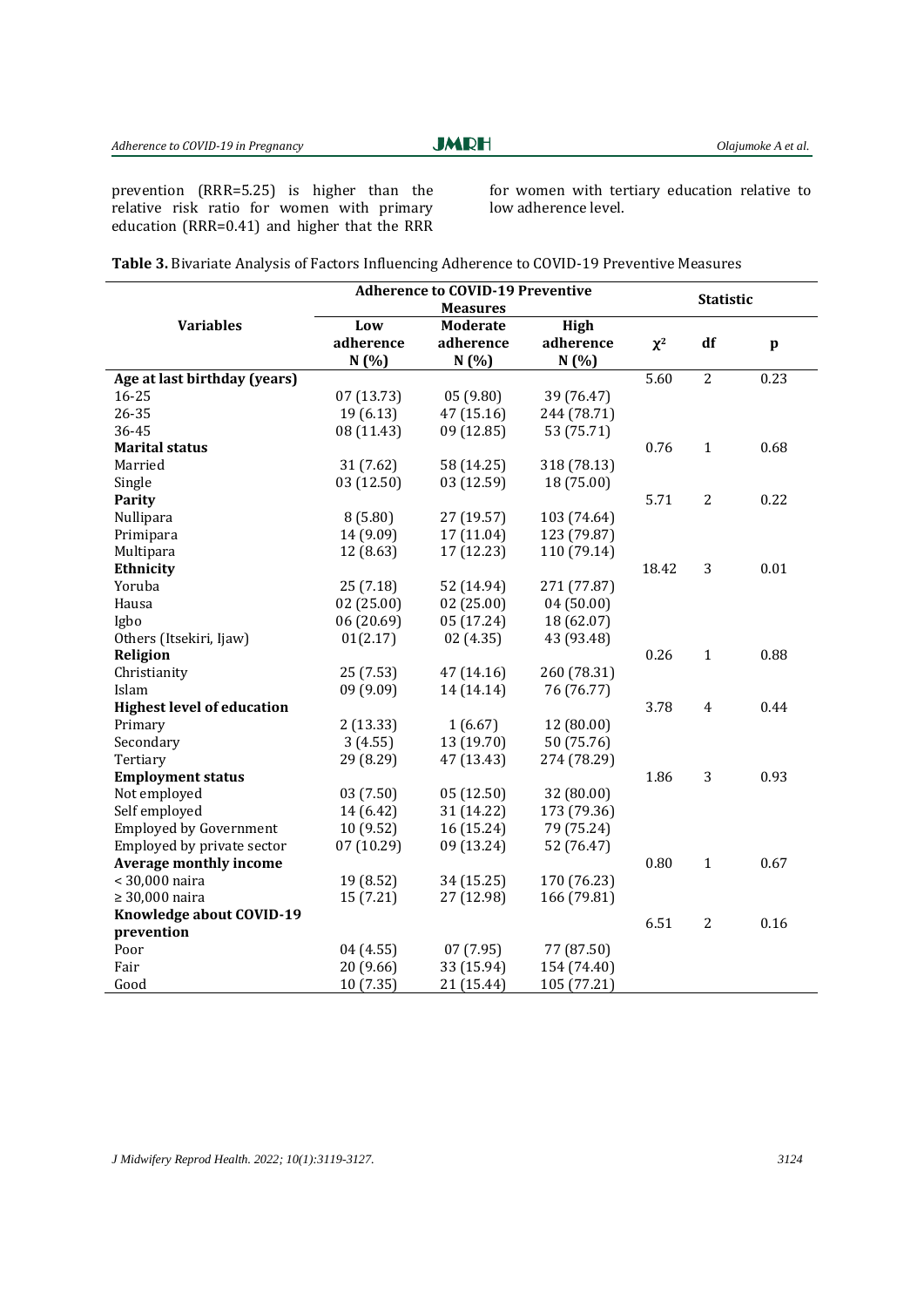### **Table 4.** Multinomial Regression Analysis of Factors Influencing Adherence to COVID-19 Preventive Measures

|                                   | Moderate adherence |              |                             | <b>High level adherence</b> |              |                                    |
|-----------------------------------|--------------------|--------------|-----------------------------|-----------------------------|--------------|------------------------------------|
| <b>Variables</b>                  | p-value            | <b>RRR</b>   | Confidence<br>Interval (CI) | p-value                     | <b>RRR</b>   | <b>Confidence Interval</b><br>(CI) |
| Age at last birthday (year)       |                    |              |                             |                             |              |                                    |
| $16-25$ years                     | 0.07               | 0.17         | $0.03 - 1.13$               | 0.25                        | 0.41         | 0.09-1.88                          |
| $26-35$ years                     | 0.79               | 1.20         | 0.32-4.46                   | 0.83                        | 1.13         | 0.39-3.27                          |
| 36-45 years                       | <b>RC</b>          | $\mathbf{1}$ |                             | <b>RC</b>                   | $\mathbf{1}$ |                                    |
| Marita status                     |                    |              |                             |                             |              |                                    |
| Married                           | 0.41               | 2.46         | 0.29-20.69                  | 0.51                        | 1.76         | 0.32-9.68                          |
| Single                            | <b>RC</b>          | $\mathbf{1}$ |                             | RC                          | $\mathbf{1}$ |                                    |
| Ethnicity                         |                    |              |                             |                             |              |                                    |
| Yoruba                            | 0.79               | 0.71         | $0.06 - 8.85$               | 0.14                        | 0.21         | $0.03 - 1.67$                      |
| Hausa                             | 0.96               | 1.10         | $0.02 - 62.38$              | 0.03                        | 0.03         | $0.001 - 0.76$                     |
| Igbo                              | 0.46               | 0.34         | $0.02 - 5.82$               | 0.01                        | 0.05         | $0.005 - 0.51$                     |
| Others (Urhobo, Itsekiri)         | <b>RC</b>          | $\mathbf{1}$ |                             | RC                          |              | 1                                  |
| Religion                          |                    |              |                             |                             |              |                                    |
| Christianity                      | 0.64               | 1.30         | 0.43-3.95                   | 0.57                        | 1.31         | 0.52-3.30                          |
| Islam                             | <b>RC</b>          | $\mathbf{1}$ |                             | <b>RC</b>                   | $\mathbf{1}$ |                                    |
| <b>Highest level of education</b> |                    |              |                             |                             |              |                                    |
| Primary                           | 0.61               | 0.41         | $0.01 - 12.06$              | 0.60                        | 1.95         | 0.16-23.19                         |
| Secondary                         | 0.04               | 5.25         | 1.06-26.18                  | 0.14                        | 3.02         | 0.69-13.18                         |
| Tertiary                          | <b>RC</b>          | 1            |                             | <b>RC</b>                   | $\mathbf{1}$ |                                    |
| <b>Employment status</b>          |                    |              |                             |                             |              |                                    |
| Unemployed                        | 0.57               | 1.85         | 0.23-15.11                  | 0.31                        | 2.44         | 0.43-13.91                         |
| Self-employed                     | 0.30               | 1.99         | 0.54-7.39                   | 0.23                        | 1.93         | 0.66-5.71                          |
| <b>Employed by Government</b>     | 0.52               | 1.62         | 0.37-7.04                   | 0.96                        | 0.97         | 0.29-3.23                          |
| Employed by private               | <b>RC</b>          | $\mathbf{1}$ |                             | RC                          | $\mathbf{1}$ |                                    |
| Average monthly income            |                    |              |                             |                             |              |                                    |
| < 30,000 naira                    | 0.89               | 0.93         | 0.32-2.65                   | 0.30                        | 0.63         | $0.26 - 1.53$                      |
| $\geq 30,000$ naira               | <b>RC</b>          | $\mathbf{1}$ |                             | RC                          | $\mathbf{1}$ |                                    |
| Parity                            |                    |              |                             |                             |              |                                    |
| Nullipara                         | 0.06               | 3.76         | 0.93-15.28                  | 0.49                        | 1.54         | 0.45-5.23                          |
| Primipara                         | 0.73               | $\rm 0.81$   | $0.25 - 2.61$               | 0.74                        | 0.85         | $0.33 - 2.19$                      |
| Multipara                         | <b>RC</b>          | $\mathbf{1}$ |                             | <b>RC</b>                   | $\mathbf{1}$ |                                    |
| Knowledge about COVID-19          |                    |              |                             |                             |              |                                    |
| prevention                        |                    |              |                             |                             |              |                                    |
| Poor                              | 0.72               | 0.74         | 0.15-3.69                   | 0.43                        | 1.70         | $0.45 - 6.40$                      |
| Fair                              | 0.84               | 0.90         | 0.32-2.54                   | 0.64                        | 0.81         | 0.33-1.96                          |
| Good                              | <b>RC</b>          | $\mathbf{1}$ |                             | RC                          | $\mathbf{1}$ |                                    |

Model statistics: n=431, p = 0.04, R square = 0.11, Note: Base outcome = Low adherence, RRR=Relative risk ratio, CI = Confidence interval at 95%

#### **Discussion**

About a third of the pregnant women (31.6%)<br>d good knowledge about COVID-19 had good knowledge about COVID-19 prevention, 48.0% had fair knowledge while 20.4% had poor knowledge about COVID-19 prevention. Similarly, in their study among pregnant women in Uganda (17) observed that 32.8% of the pregnant women had good knowledge about COVID-19 outbreak. A Nigerian study involving 284 pregnant women however observed that 60.9% of the pregnant

women had adequate knowledge about COVID-19 preventive measures (18). Similarly, a Syrian study involving 400 participants observed that majority of study participants demonstrated moderate knowledge about COVID 19 (19). A study involving 644 participants in southern Ethiopia observed that 63.51% of study participants had good knowledge about COVID-19 preventive measures (20).

This study observed that majority of the pregnant women (78.0%) had high level of adherence to COVID-19 preventive measures,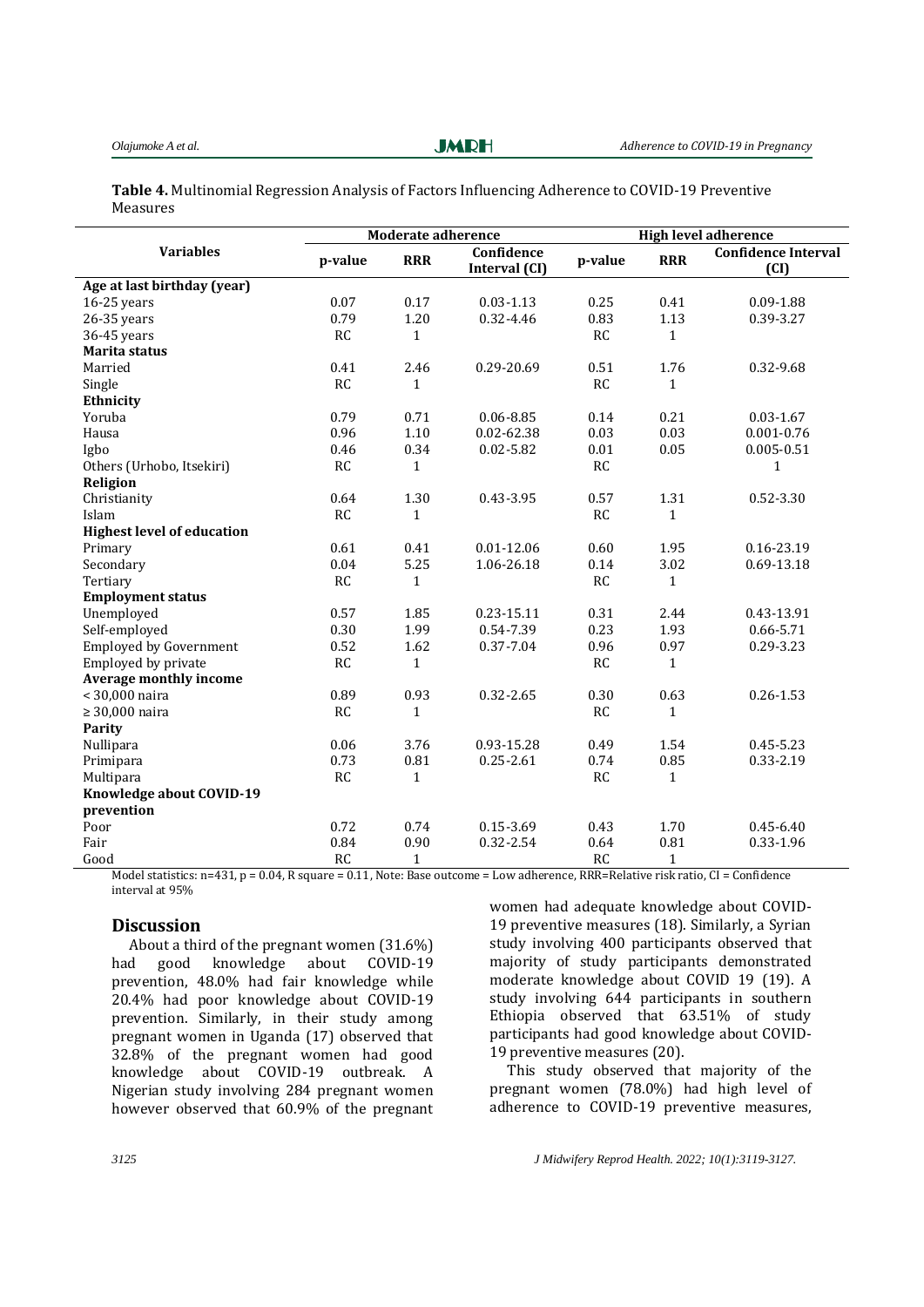14.2% moderately adhere to COVID-19 preventive measures while 7.9% had low level of adherence to COVID-19 preventive measures. Above finding however contrast the observation made in a study in Ethiopia which found that 12.3% of studied participants in southern Ethiopia adhere to recommended COVID-19 preventive measures (20) while a study conducted in Ghana found that 18.0% of pregnant women studied complied with face mask, 31.7% practiced handwashing while 22.0% complied with social distancing (21). Similarly, a study conducted in Uganda observed that 88.6% of the pregnant women studied in Uganda reported low adherence to preventive behavior against COVID-19 infection (17). The Centre for Disease Control and Prevention (22) however recommended that preventive measures against COVID-19 infection include regular hand washing, avoidance of excessive outdoor activities, crowded places, public gatherings, isolation of infected individuals. Similarly, asserted that preventive measures against COVID-19 infection during pregnancy entails strict adherence to recommended preventive measures by relevant authorities (23). Similarly, the Royal College of Obstetrics and Gynaecology (2) recommends risk assessment for pregnant workers in addition to modification of working environment for pregnant women as a preventive measures against COVID-19 infection.

Analysis of factors influencing adherence to COVID-19 preventive measures revealed that high level adherence to COVID-19 preventive measures was significantly associated with ethnicity while moderate adherence to COVID-19 prevention was significantly associated with pregnant women's educational status. Above findings corroborate the observation from a study in Ghana which concluded that knowledge of COVID-19 infection, transmission and preventive measures were significantly associated with adherence to preventive measures against COVID-19 infection among pregnant women in Ghana (21) while similar study in Ethiopia concluded that urban residence, positive attitude and concerned about COVID-19-related stigmatization were significantly associated with adherence with COVID-19 preventive measures (20). This

finding was corroborated by a study in their study in Mozambique which found that age, level of education and working as health professionals are associated with higher odds for adherence with COVID-19 prevention (24).

This study was conducted in southwest Nigeria, findings may therefore not be generalized. Despite these limitations, findings from this study provide valuable information about level of adherence to preventive measures against COVID-19 and related factors among pregnant women which is considered vital towards optimal maternal and child health.

Ensuring optimal maternal and new born health, reduction in maternal mortality and morbidity and favourable pregnancy outcomes are the main aim of prenatal services. Nurses and midwives should therefore priotize promotion of preventive measures against COVID-19 and other communicable diseases in order to achieve favourable and optimal pregnancy outcomes for the mother and the newborn. Priotizing the promotion of preventive measures against COVID-19 among pregnant women remain vital initiative towards safe motherhood in this emerging global health emergency.

#### **Conclusion**

Improving adherence to preventive measures against COVID-19 infection among pregnant women requires advocacy that prioritize and address various forms of ethnic and cultural misconceptions about transmission, symptoms and prevention of COVID-19 infection. Improvement in women education is essential towards increasing the coverage and practices of preventive measures against COVID-19 infection among pregnant women.

## **Acknowledgements**

Authors wish to acknowledge the management of the Obafemi Awolowo University Teaching Hospitals Complex, Ile-Ife, Osun state, Nigeria for all logistics provided during conduct of this study.

#### **Conflicts of interest**

Authors declared no conflicts of interest.

## **References**

1. Cennimo DJ, Bergman SJ. Coronavirus Disease<br>2019 (COVID-19). Medscape. 2020.  $(COVID-19)$ . Medscape. 2020.